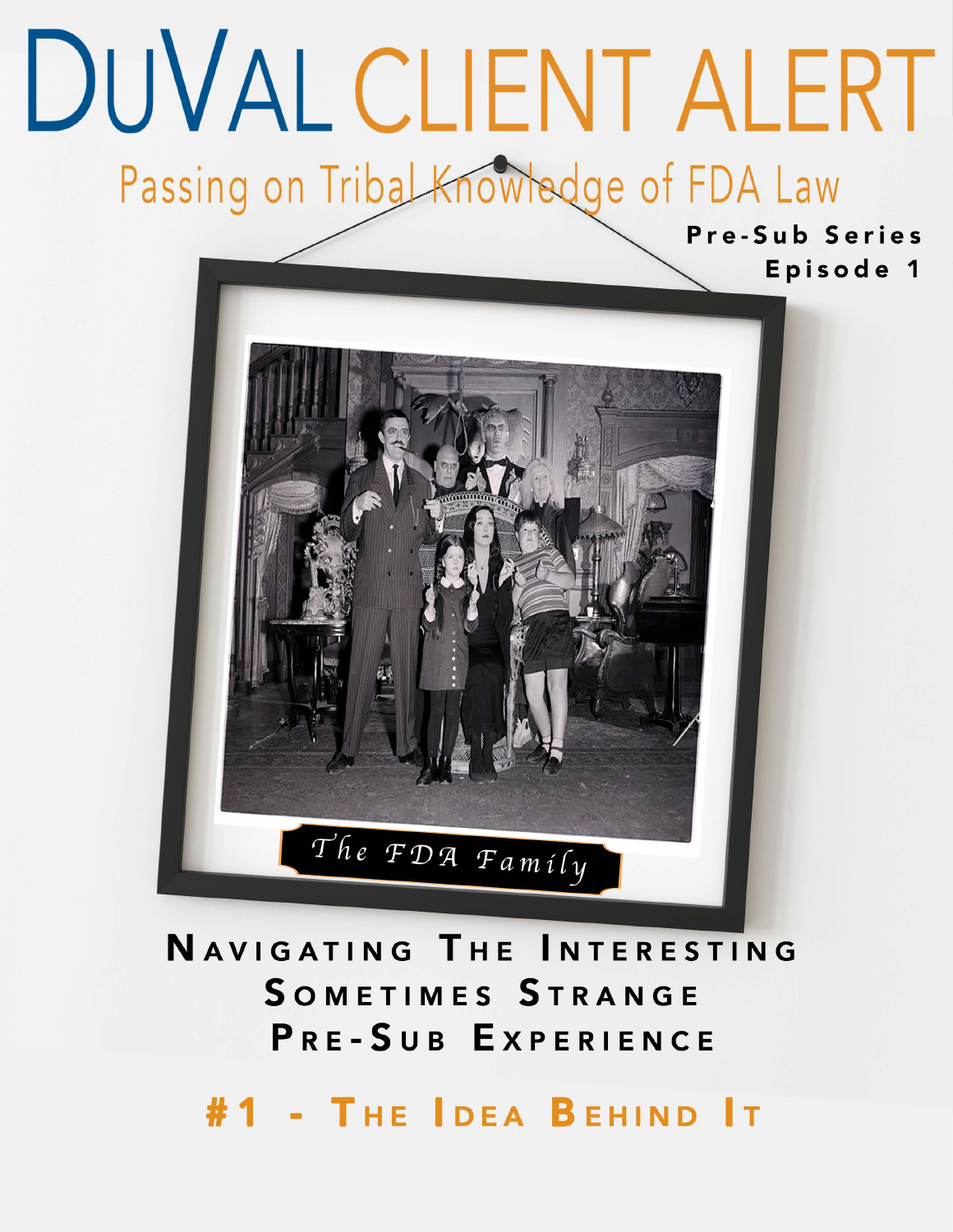# Navigating The Interesting Sometimes Strange Pre-Sub Experience

#### *#1 - The Idea Behind It*

#### INTRODUCTION/EXECUTIVE SUMMARY

In this three-part series, we will explore the strange world of FDA Pre-

*They*'*re creepy and they*'*re kooky, mysterious, and spooky, they*'*re altogether ooky...* 

*The FDA Family* 

submission meetings through the metaphor of the Addams Family—the popular 1960's TV comedy. You remember the characters—the patriarch and matriarch, Gomez and Morticia, who play the Office and Division Directors at FDA who in their running of the household are completely unaware that their family just doesn't fit into the real world, that

people are afraid of their ways, and don't understand their intentions-- which are often out of sync with the world outside their home. Their children Pugsley and Wednesday, who are played by the reviewers at FDA, find creative ways to torture and play menacingly with sponsors. Then there is Uncle Fester as the Chief Medical Officer who explores creative new scientific theories for exploding a sponsor's submission. Cousin It is played by the biostatisticians who speak unintelligibly and scurry in and out of a submission distracting from the focus of what needs to be done. Thing is played by the FDA's outside consultants who seem to have a hand in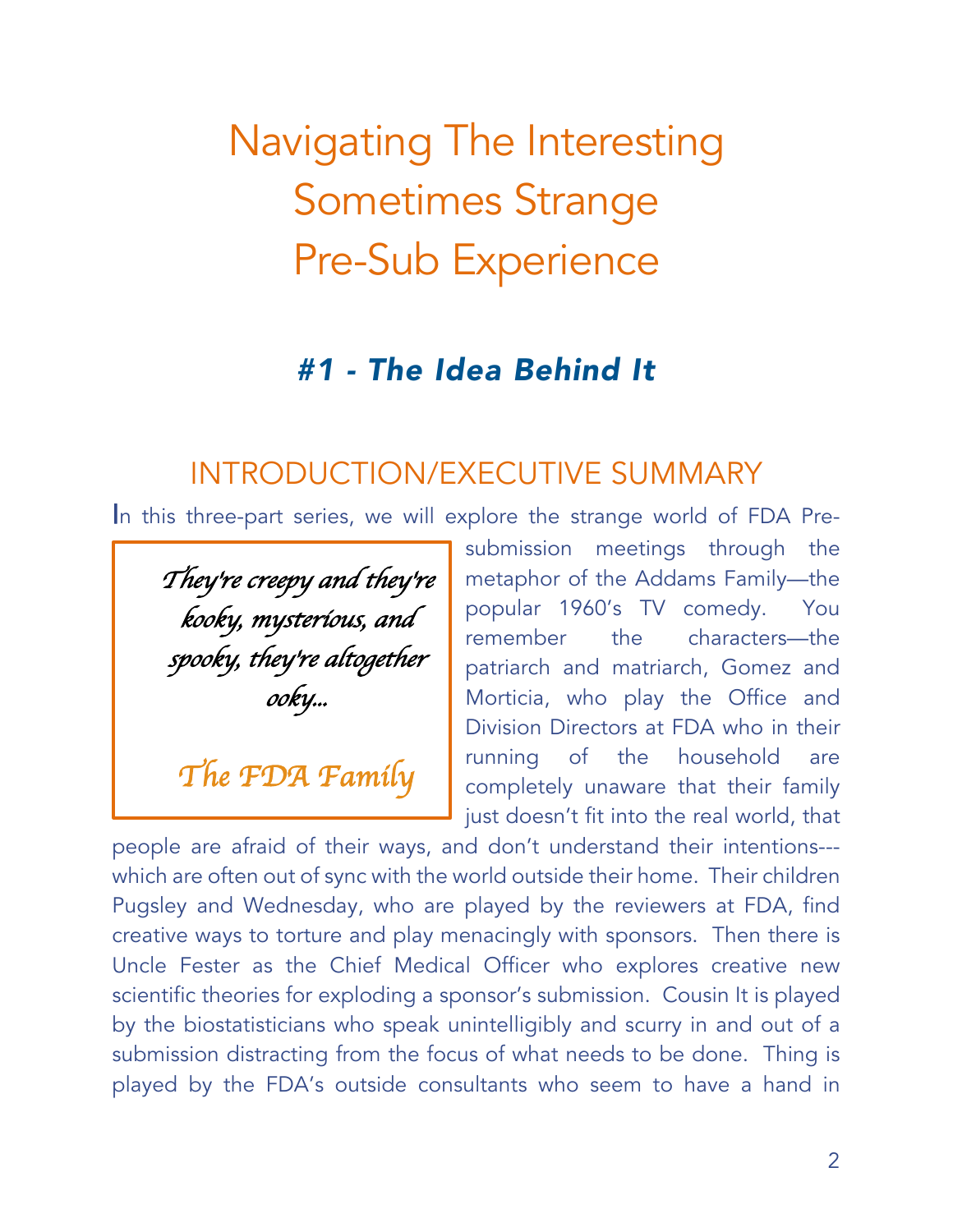everything but frequently disappear only to reappear and attract attentiongrabbing ideas that derail the discussion. Grandma is played by the Ombudsman, eccentric and often not present or even that helpful, but always beloved. And then there is Lurch, the Consumer Safety Officer, your escort when you need to visit the Addams family home, who shows disapproval by shaking his head and communicating in grunts and groans. Finally, they live in this spooky mansion, Building WO66, filled with this odd cast of characters. The family gives sponsors a warm reception upon arrival, but they are thoroughly examined before entering and a sponsor walks through the halls with great trepidation holding a tense smile with unease not knowing exactly what is going to happen next, for the experience is strange and unfamiliar.

*The idea behind this series.* When we first wrote about the Pre-Submission (Pre-Sub) program in 2013 our Client Alert was entitled "*The Pre-Sub Meeting and Gilligan's Island: When a Three Hour Tour Can Turn Into a Shipwreck*." The Pre-Sub process has matured a great deal since then and they are now a fixture in our industry and are often quite helpful. The idea behind this series is to alert the reader to issues that crop up in the use of the Pre-Sub (Q-Sub) program, identify areas of improvement (should the FDA read them), and help the reader anticipate and proactively address these issues in the course of their Pre-Sub. We first explore the idea behind the Pre-Sub meeting and some of the overarching concerns we have with them. Then we cover the more technical aspects and strategies behind a Pre-Sub. Finally, we cover some anonymous but real-world examples of Pre-Sub issues we have encountered.

*Do we need Pre-Subs?* When FDA first conceived of the idea it was tempting to applaud it and we still do. But understand the Pre-Sub came about because FDA failed to meet its mission to review submissions in the time allotted—despite never-ending additional piles of cash awarded it by industry user fees and Congressional appropriations to allow it to hire more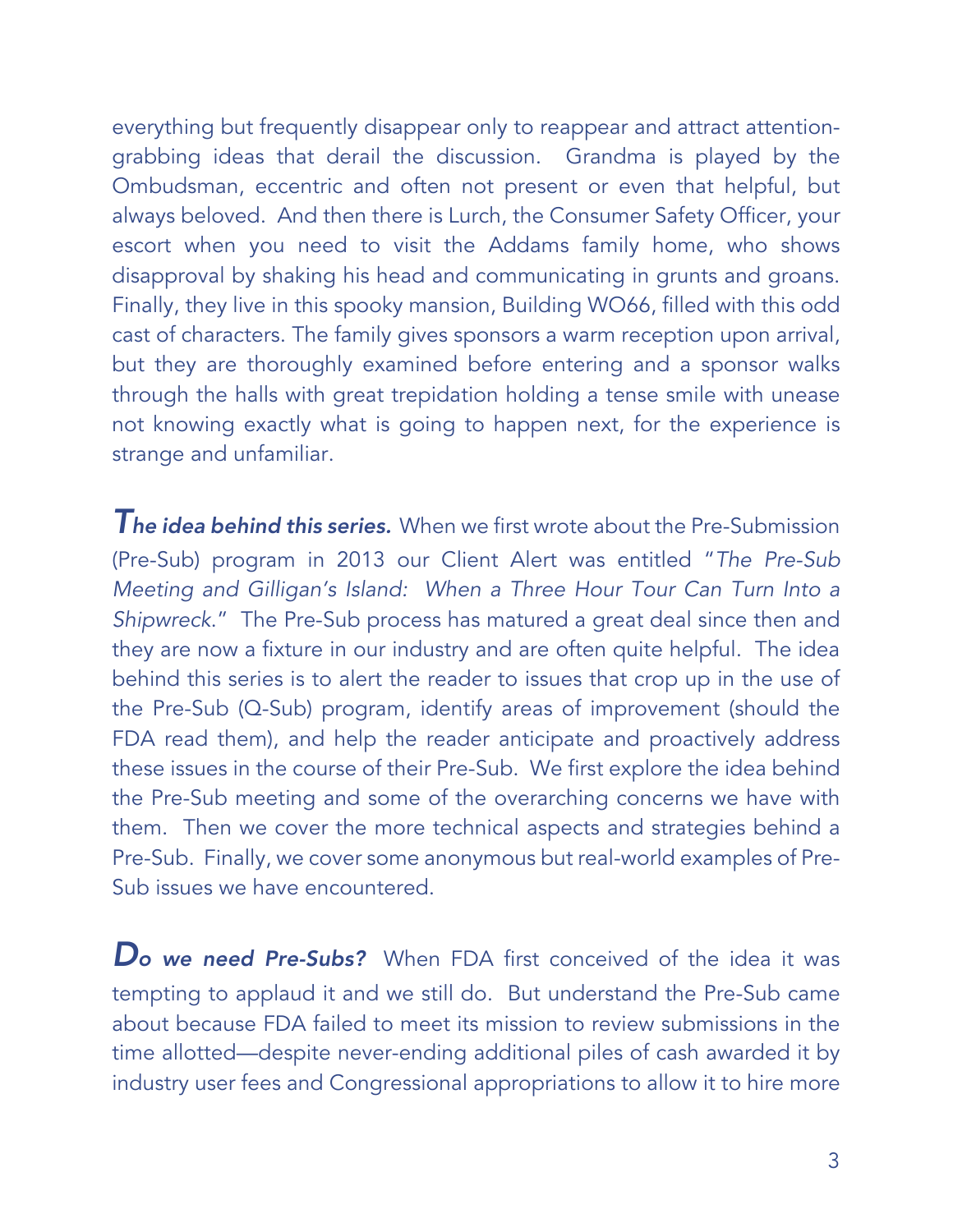and more people. Like a school district, the additional money FDA receives is generated by user fees and additional rising general appropriations. With that money FDA engages in mission creep, spends money on things the user fees were never intended to cover, and adds countless numbers of additional siloed positions of "expertise" and other administrative positions that add little to—and actually encumber—the user fee goals (i.e., to expeditiously clear and approve devices within Least Burdensome requirements). This extra money and personnel and siloed expertise allows the FDA to become increasingly academic and engage in scientific fishing expeditions that bog down the review process with incredible scientific minutiae. Many in industry believe that FDA is actually bothered by incremental innovation, and by the Pre-Subs that introduce them, because it interrupts the cloistered work life of so many at FDA who would rather operate without sponsor objection or debate and who prefer to do business without interacting on the phone or in person.

*Pre-Subs came about to institutionalize and regiment what FDA was failing to do under the old process, i.e. interact meaningfully with the sponsor and make binding commitments to the sponsor to assist in the expeditious development of technologies.* Pre-Subs represent yet another way for FDA to add review time to its review clock without being penalized for it by the Congress. Despite these concerns and criticisms, it is overall a good process. It is helpful to get both industry and FDA in one room to dialogue, debate and resolve matters (we address the resolution issue in our third Client Alert of this series). But like any bureaucratically created process, if not kept in check, the Pre-Sub process will grow (and has grown) over time and complexity and adds time, money and more burden to the clearance and approval process.

*And a prediction: the user fee/appropriations-insatiable-FDA will soon*  ask for specific user fees for the Pre-Sub process, adding to rising *registration fees, submission fees, and other ever-expanding, and rarelydecreasing fees, which bog down and make immeasurably more*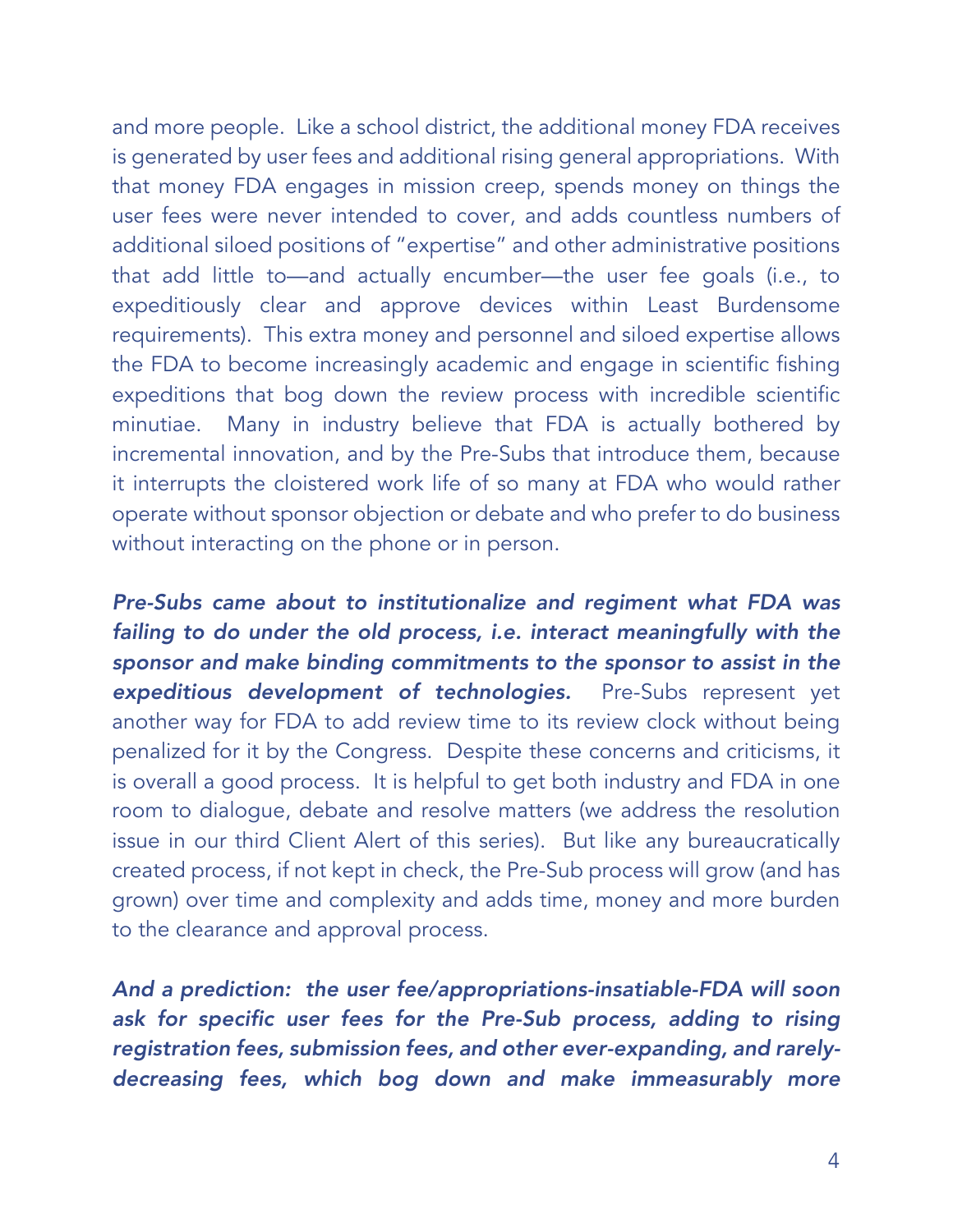*expensive to bring to market the innovation that fuels the medical device industry.* But fighting the expansion of user fees and increase in FDA appropriations and mission creep is better left for another day.

*The original idea—expand the discussion -* The idea behind the original Q-Submission Guidance came about as a result of the Medical Device User Fee Amendments of 2012 (MDUFA III) which included a commitment to institute a structured process for managing interactions with industry. Industry formerly relied on the pre-IDE program which had more limited value because the type, size and complexity of the clinical studies clearly needed to be tailored to the regulatory expectation of whether the study was to support a substantial equivalence determination, a Class II moderate risk de novo grant or a PMA approval. As a result, the program, of necessity, needed to expand to include regulatory pathway discussions. *Industry finally had a mechanism to discuss both the regulatory pathway and the quantum and the quality of the data to support clearance or approval.*  This can now include performance data (e.g., engineering bench testing, biocompatibility testing, human factors, animal testing, and clinical data). The initial Pre-Submission Guidance, published on February 18, 2014, implemented the broader Q-Submission (Q-Sub) Program, which includes Pre-Submissions (Pre-Subs), Submission Issues Meetings, as well as additional opportunities to engage with FDA. The new Q-Sub Guidance was issued on May 7, 2019 and is entitled "*Requests for Feedback and Meetings for Medical Device Submissions: The Q-Submission Program*." The Q-Sub Program expanded the pre-IDE program to include options for many types of communications between sponsors and FDA including Pre-Subs, Submission Issue Requests, Study Risk Determinations, Informational meetings, and other types of Q-subs (i.e. PMA Day 100 meetings, Agreement and Determination meetings, and Breakthrough Device Designations). In this series, we will focus only on Pre-Subs.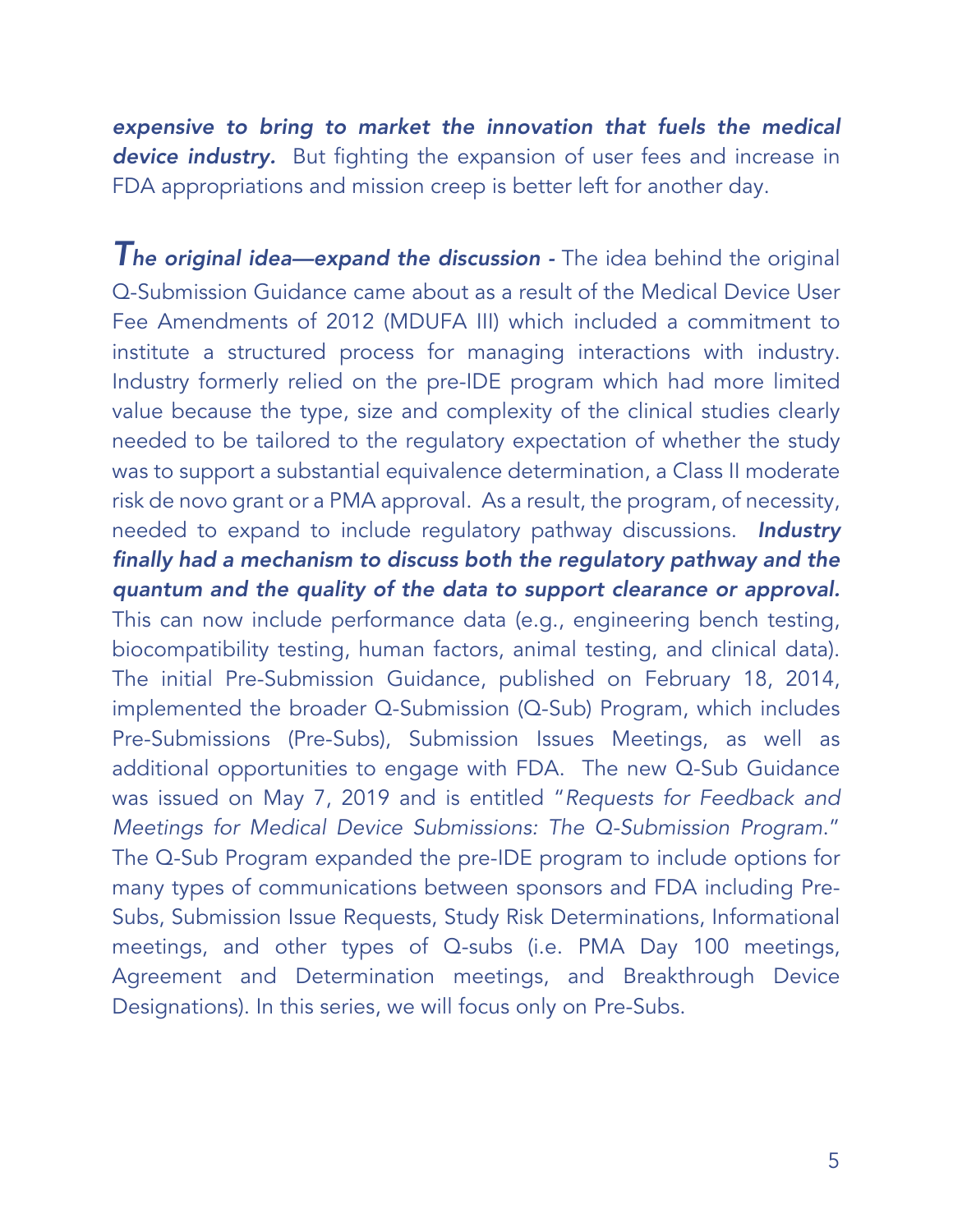*Don't fall into the suggestion to use the 513(g) request -* Despite the idea of expanding the discussion to include the regulatory pathway, when the Pre-Sub process was introduced, the FDA began, ironically, to deny the sponsor the opportunity to discuss the regulatory pathway. In our first handful of Pre-Subs with FDA, after the guidance was first issued in 2014, FDA incredulously tried to deny our clients the opportunity to discuss their chosen regulatory pathway, usually because FDA had a different idea on which pathway the device should take. We had to create a boilerplate email to convince the FDA review staff that we were entitled to discuss the regulatory pathway with FDA in a Pre-Sub—using FDA's own words against them. Once we regurgitated FDA's own words back to them, we were allowed (reluctantly) to join the regulatory pathway discussions with the amount and type of data needed. Our letter mostly solved the problem, *yet from time to time today FDA still wants to bifurcate and relegate regulatory pathway discussions raised by sponsors to the 513(g)*  **process.** Sponsors should reject this suggestion and point out that it is critical to any discussion of how much data are needed to get a device to market is to first agree upon the appropriate regulatory pathway. The 513(g) process has shown itself to be rather useless, a waste of time, and almost always slanted towards an FDA finding of a more difficult pathway for the sponsor. The 513(g) process is not a collaborative process and has shown itself to be impractical and of little utility because it does not allow face-to-face discussion and debate. It is also far from Least Burdensome because it is time consuming and impractically divorces itself from the discussion about data which should be inextricably intertwined.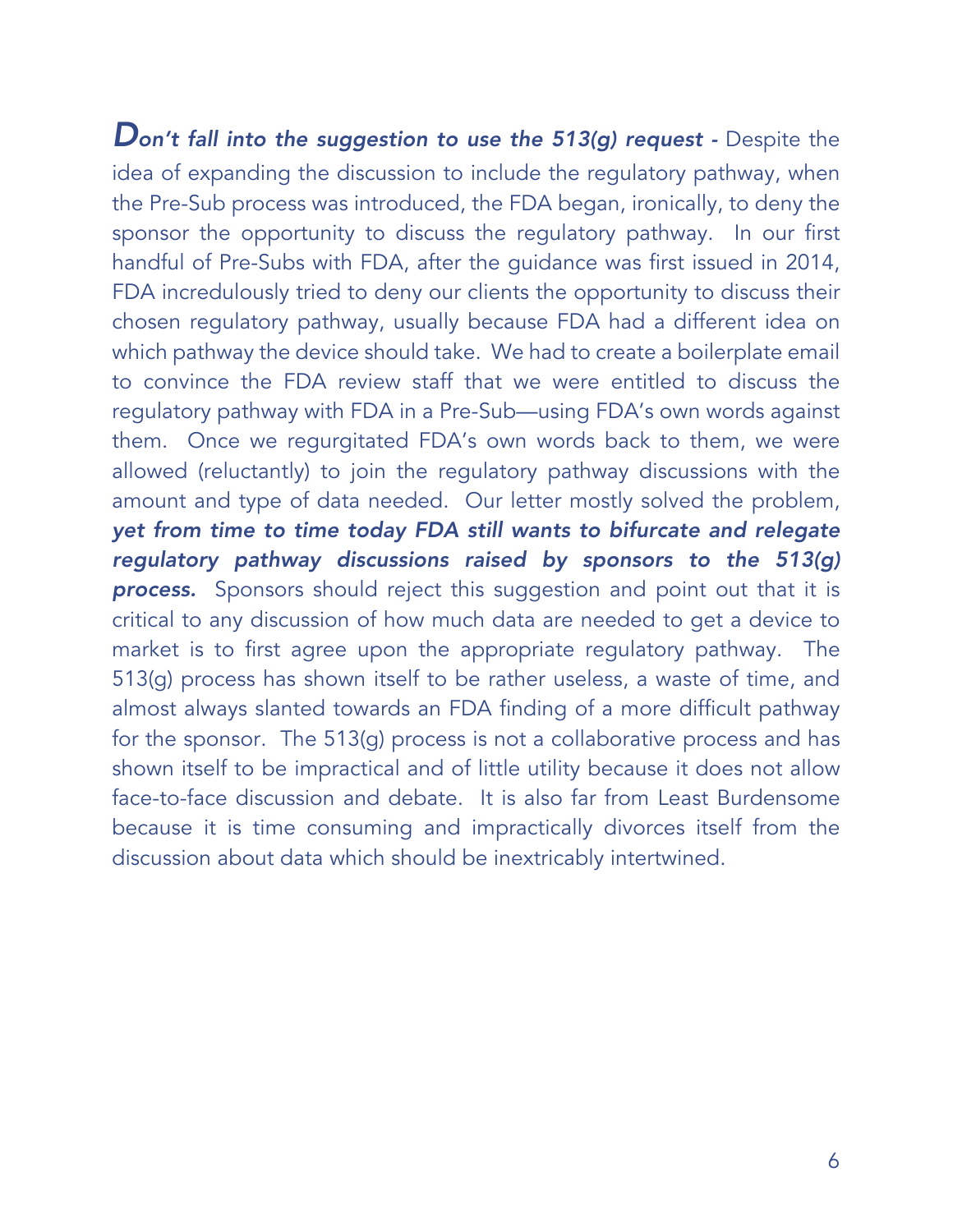#### The Pre-Sub arises in several different contexts

*A. The first is when a Pre-Sub is truly a collaborative meeting held early between FDA and the sponsor before the data are developed.* In many cases the sponsor uses the Pre-Sub meeting to try to persuade FDA to its desired regulatory path and clinical program. In this situation, the Pre-Sub is truly performing the role it was designed to play (i.e. an early dialogue with FDA to prevent missteps in the sponsor's development program). The problem with the pre-IDE meeting in the past was that it became a protracted approval path unto itself and did not result in definitive, but rather couched and qualified, advice. FDA was non-committal and introduced enough disclaimers to render the meetings unhelpful. Adding insult to injury, when the company would finish its trial and provide the data to FDA, the Agency would frequently state that the trial did not meet its expectations for clearance or approval (often calling for another trial). With the Pre-Sub, FDA gives feedback and it is memorialized in agreed-upon meeting minutes. The issues that remain are ensuring the Agency takes a realistic view of clinical trials and faithfully applies standards for an SE determination, de novo, or PMA approval without FDA imposing its often dictatorial or misplaced view on what a clinical trial should look like and what the regulatory pathway should be. Although the current Q-Sub program has not resolved these issues with Pre-Sub meetings, there are strategies that can be used to make this type of early meeting the most beneficial for a product commercialization experience. We will discuss those in the second part of this series.

*B. The second context in which the Pre-Sub is used is after the company has completed its clinical program and decided upon its regulatory path and is now trying to persuade FDA to agree to both.* This can be a dangerous position to be in and FDA is the first one to tell a sponsor that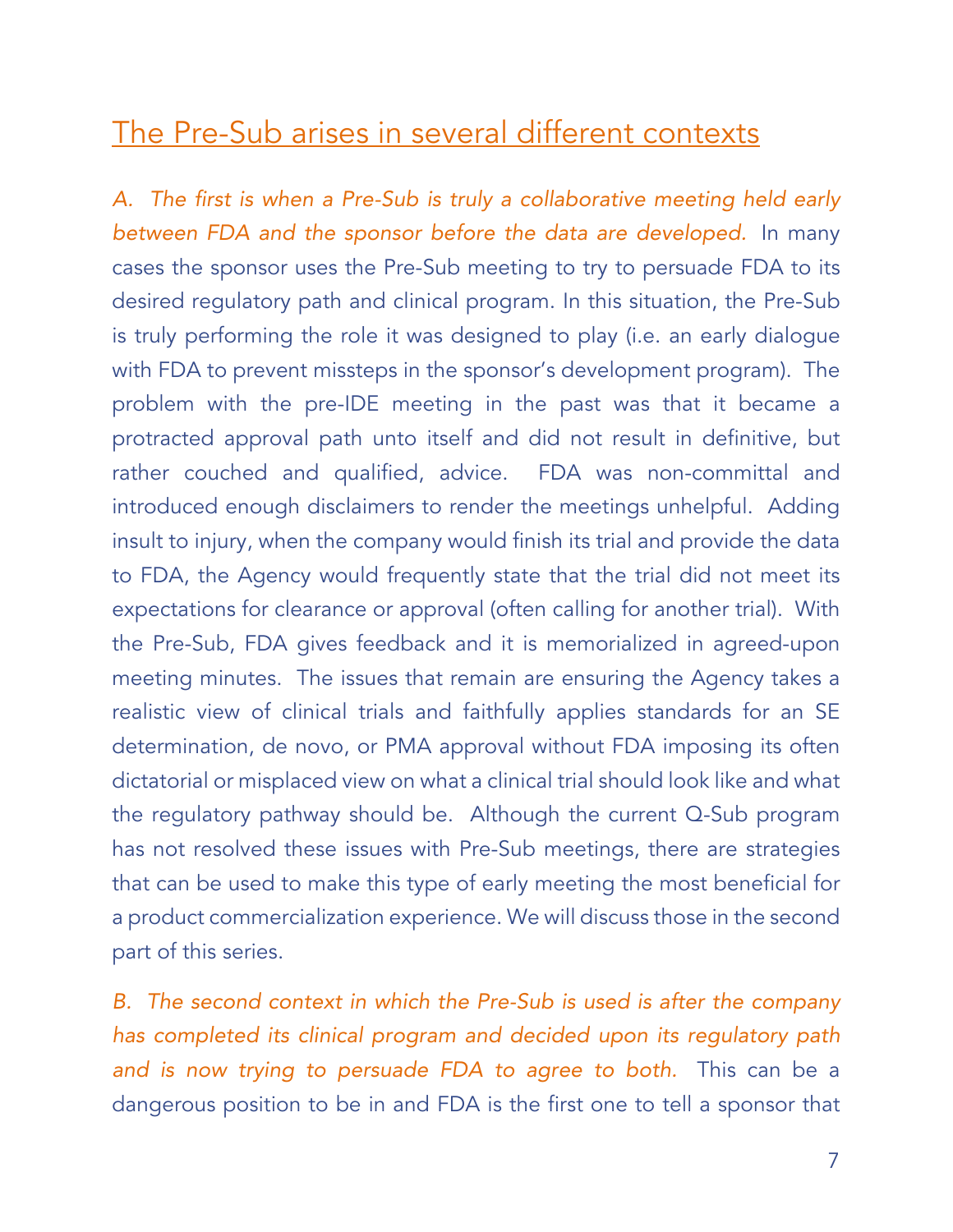fact. FDA often feels slighted when it has not been consulted before a clinical trial has started even though industry is not obligated to do so (unless it is a significant risk trial conducted in the United States). This is because FDA has developed a bit of an arrogant mindset that it should be on the development team because it knows better than industry how to develop devices. This is not meant to be a caustic or unfair comment; it simply is the natural evolution of any bureaucracy to believe it knows more and better than those it regulates. Never mind that there is a world of very, very bright, experienced, capable people who reside in chairs outside government buildings. It may be an uphill battle for a sponsor to convince FDA to accept data when FDA has not contributed to the study or trial design. So, hence, the dilemma—involve FDA at great risk of a big delay and an FDA proposal for an extraordinarily large, unnecessarily complex trial—or conduct the trial without FDA's input and take your chances later.

*C. The final context in which a Pre-Sub arises is when FDA interrupts/stops a 510(k) or de novo review midstream to discuss the regulatory path and performance data requirements (which predictably include clinical trial suggestions (read: demands)).* We've seen it many times. A submission is reviewed, FDA wants more data, and suggests that the sponsor utilize the Q-Sub program to discuss the data needed. If the sponsor agrees to this, the available response clock will often be used up trying to complete a Q-Sub, rather than completing the required response. When the response clock is going to run out, FDA may suggest that the sponsor voluntarily withdraw the submission (think of the imposing arm of Lurch waiting to throw you out) to prevent a negative decision and allow collection of the additional data. FDA says it does this to be benevolent because it does not want to reject the sponsor's submission (e.g., issue a Not Substantially Equivalent (NSE) decision or non-approval for a de novo or PMA) and FDA implies this is a better, less negative, way out for both parties. In reality, it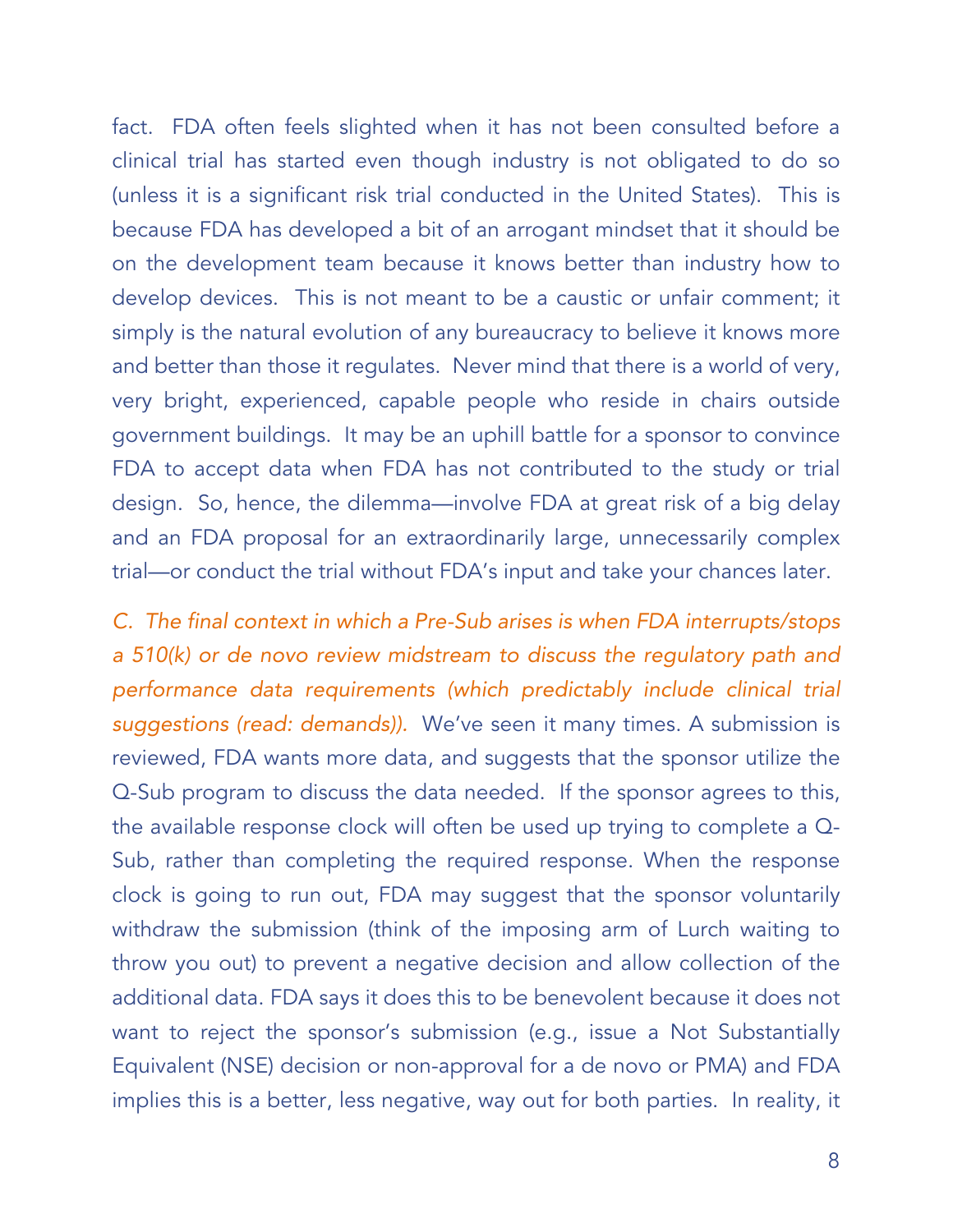is best for FDA's user fee metrics to not have to report too many NSE or non-approval decisions. FDA gets credit from Congress, i.e. increased user fees and appropriations, for collaboration and de-merits, if you will, for saying "no" to new technology too often. It's sad to say, but often the Pre-Sub process seems more about FDA's ensuring its ever-increasing operating funds than speeding innovations beneficial to patients to the market. FDA is a master at playing the clock to ensure it is never faulted for delays and Congress usually buys it because it doesn't understand the process.

*But the strategy of accepting a Q-Sub mid-submission just delays the inevitable pain of accepting the disagreement between the parties, i.e. FDA is attempting to dictate a clinical study designed in its own image to which the sponsor does not agree.* The NSE decision is substituted with an excruciatingly long and difficult clinical trial negotiation (or possibly other performance data) upon which the parties do not agree. Again, the skeptic might think that FDA does this because it does not want to report another NSE or non-approval decision which negatively influences the metrics it reports to Congress under user fee legislation, or does not want to create a significant decision that could be appealed (and often overturned), or both.

*One reason FDA states why a Pre-Sub is needed during the middle of a submission review is FDA's view that the sponsor has not provided enough data, or their device does not meet the definition for a 510(k).*  Not infrequently, today's FDA review staff will tell a sponsor that they do not have the quantum or quality of data needed to get a PMA, 510(k) or de novo. Or they will tell a sponsor for a 510(k) that they do not meet the definition of substantial equivalence (i.e. the a) same intended use, b) same technological characteristics, and/or c) the differences in technological characteristics do not raise different questions of safety or effectiveness).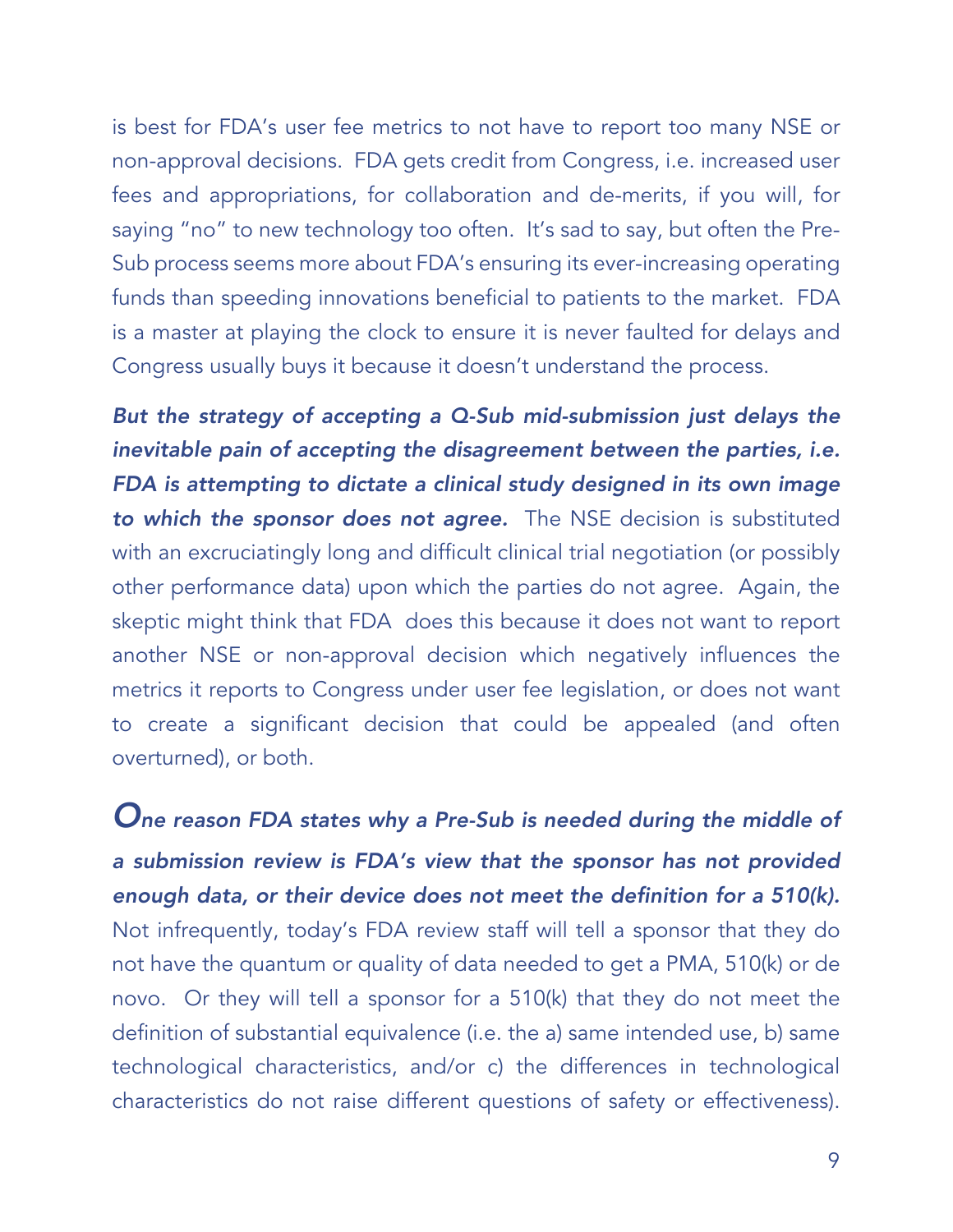When FDA, unilaterally, believes one or more of these definitional elements are not met, they leap ahead to the conclusion they are right, the sponsor is wrong, and suggests to the sponsor that it should save face by going to a Pre-Sub meeting to figure out what is needed to please FDA's desire for data. *What that presupposes is that FDA is right about the regulatory pathway and data needed without any meaningful discussion with industry.* 

When our firm discusses these matters with the Division Chief, Office Director or appeals to higher-level management, we frequently overturn the reviewer or find compromise. Sometimes we attempt to overturn the Division Chief (and sometimes the Office Director), on one or more of those questions and keep the device on the chosen path. When the review staff forces the sponsor into a Pre-Sub meeting, it takes the device off the review clock and derails the submission. The FDA does this based upon the belief that their view of the world is correct, i.e., the sponsor's submission is deficient because it does not have enough data or fails the definitional requirements in the case of a 510(k), and the Pre-Sub meeting will take them to Nirvana. That view is inappropriate, premature and presumptuous.

Sometimes review staff must be told by upper management that the amount of data provided is adequate or there is an acceptable compromise to a lesser amount of additional data. We once had a reviewer ask for a prospective 150 patient-plus trial, only to have management on appeal agree to accept a completed European study of 49 patients. Another time we had a request for a drug-device trial for a Class I device, with a Class II claim, resolved by agreeing to a Section 522 post-marketing surveillance trial. Yet another time we had the request for a 150-patient trial resolved by a 92-patient retrospective chart review from three sites in Europe where the device was approved and being sold (as valid scientific evidence). We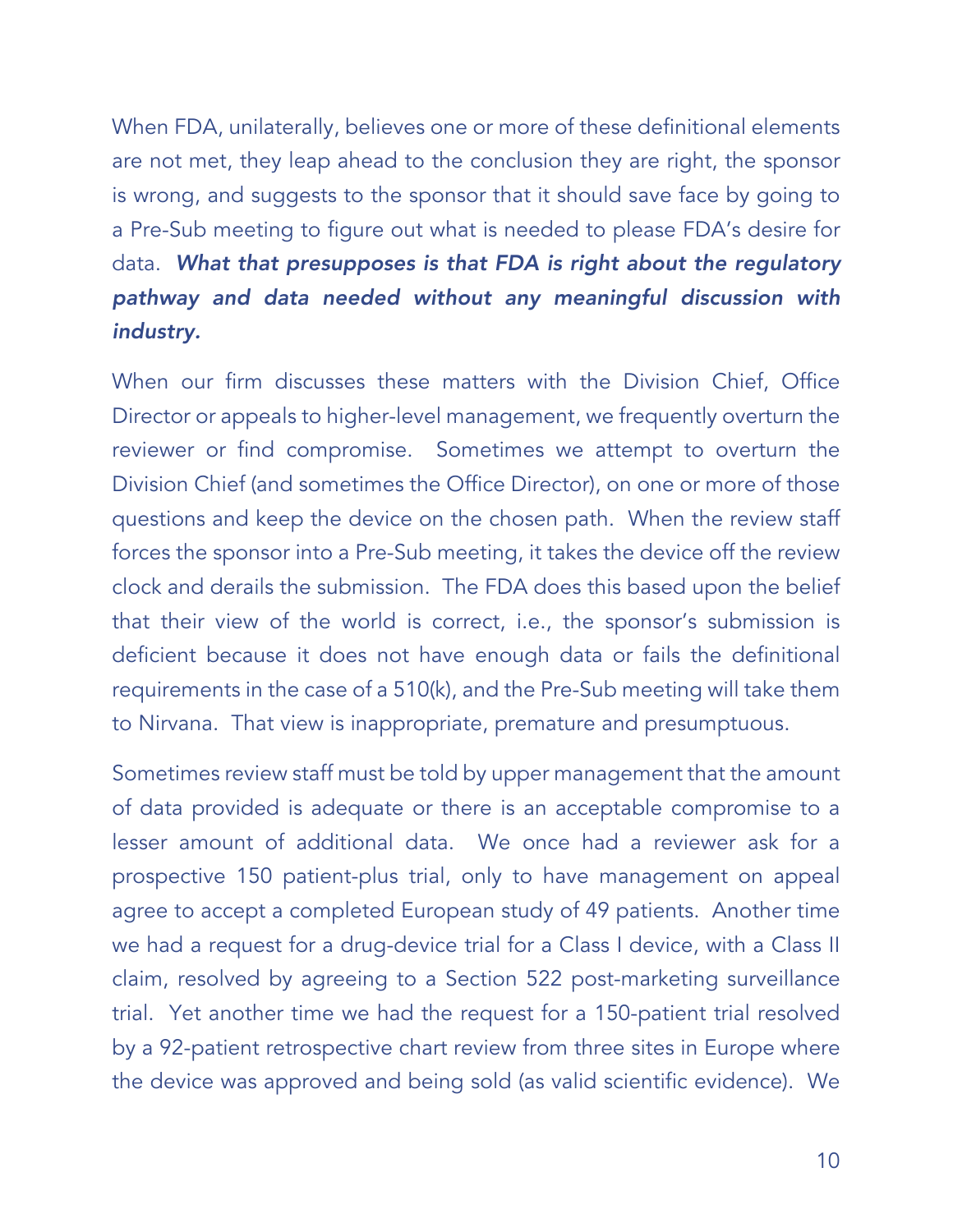also have another example (and many more) where upper management agreed that a clinical trial was not required because the predicate (the company's own device) had been cleared two years earlier without clinical data. Yet another time additional mechanical bench testing and cadaver data replaced the need for a clinical trial. The bottom line is that a sponsor may be needlessly shoved off the normal path and into a Pre-Sub where a clinical trial may be demanded, when time (following an appeal to management) may show the sponsor was correct all along. These examples demonstrate the review staff's beginning premise may not be correct, e.g., that industry does not have enough data, or their device does not qualify for 510(k) treatment, and hence FDA's reason for proposing a Pre-Sub.

*And note, when the FDA gets a sponsor off the review path and into a Pre-Sub meeting, the response clock for the underlying submission does*  **not stop.** Clients must be aware that the FDA can waste enough time simply trying to set up the Pre-Sub meeting that the response clock can run until it expires. The sponsor then gets a "Notice of Withdrawal" letter that its submission has been withdrawn because the review clock has expired. This is particularly aggravating for industry when they agree to do a Pre-Sub meeting as a meaningful gesture to FDA that they agree to a forum to candidly discuss issues with FDA. Often, we tell our clients not to acquiesce to a mid-review Pre-Sub meeting. It can be unnecessary and dangerous a frightful monster dressed in a suit. Anything FDA wants to say to you in a Pre-Sub can be said in normal review negotiations. *Sometimes forcing FDA into the prospect of issuing an NSE decision brings them to the table and results in a softening in their position. FDA is ever mindful of*  **their user fee metrics.** Beware of the pressure, however, that FDA will bring to bear upon a sponsor to go into a Pre-Sub meeting.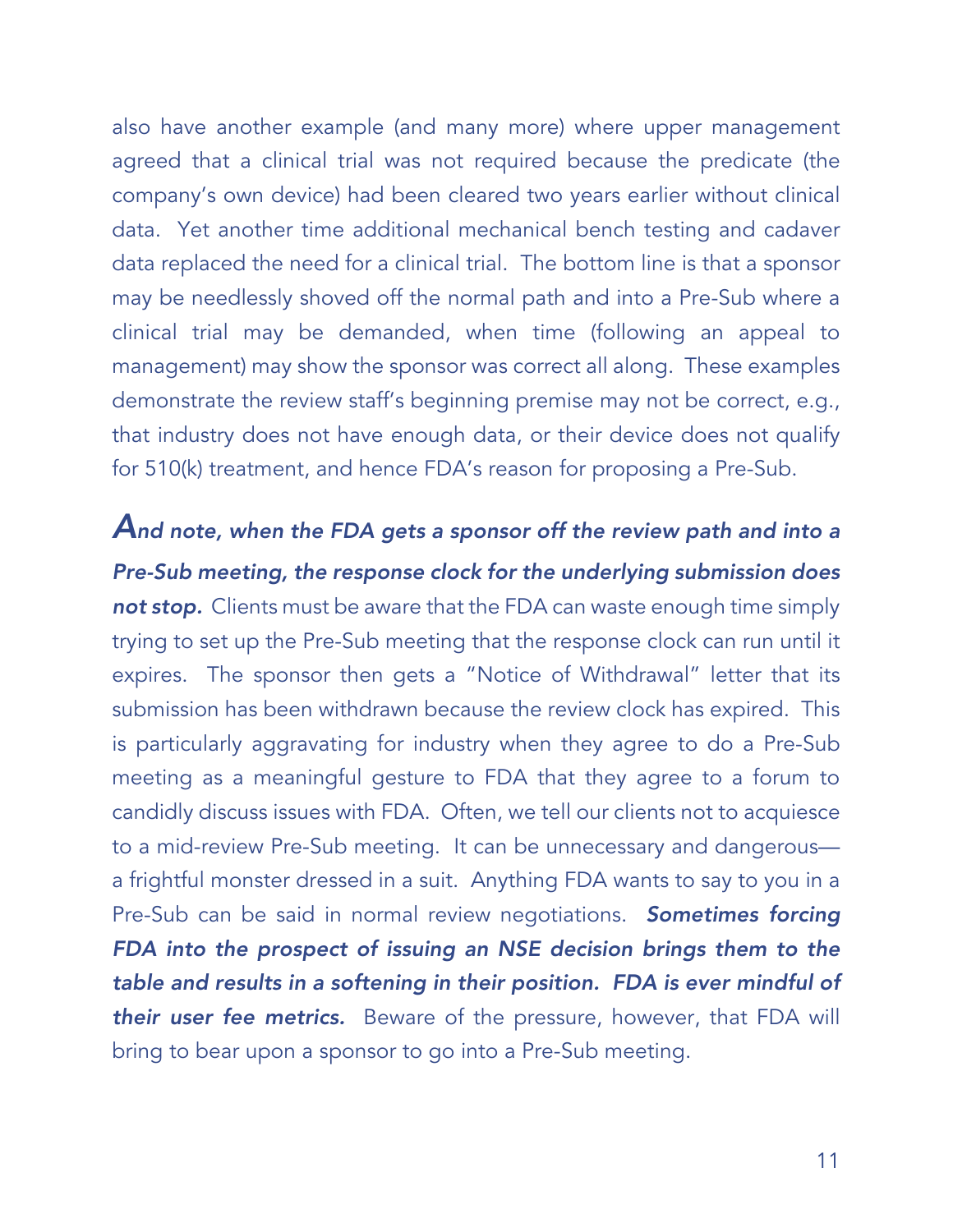*The Pre-Sub plays to FDA's advantage in a number of ways:* a) it doesn't have to give the sponsor an NSE, nor report the NSE to Congress as part of user fee metrics, b) it gets credit in user fee metrics for having a Pre-Sub dialogue, c) the Pre-Sub puts the sponsor where FDA wants them—in discussions about a clinical trial or going from a 510(k) to a de novo or even PMA, and d) the response clock continues to run and if it expires FDA issues a Notice of Withdrawal, which does not look like a negative NSE/nonapproval decision in user fee metrics with Congress. The system is gamed to FDA's advantage.

#### **SUMMARY**

The Q-Sub process often provides a useful mechanism for discussion about the regulatory pathway and data needed to commercialize a product in the United States. It has been a helpful and often used expansion of the original pre-IDE program. The Q-Sub process can be used early in the product development program to obtain feedback on the data needed to support a future submission. In our experience, this is the most helpful time to utilize the Q-Sub process, not mid-submission. The process can also be used to talk with FDA about plans for a submission after data have been collected. This often results in a challenging discussion and review process. Finally, the Q-Sub process can be utilized during review of a submission and is often recommended by FDA within requests for additional information. Be wary of acquiescing to a Q-Sub at this stage, as it can very efficiently eat up your response clock, quietly ticking away in the background, resulting in a submission withdrawal (either voluntary or imposed by FDA) if you cannot complete your response in time.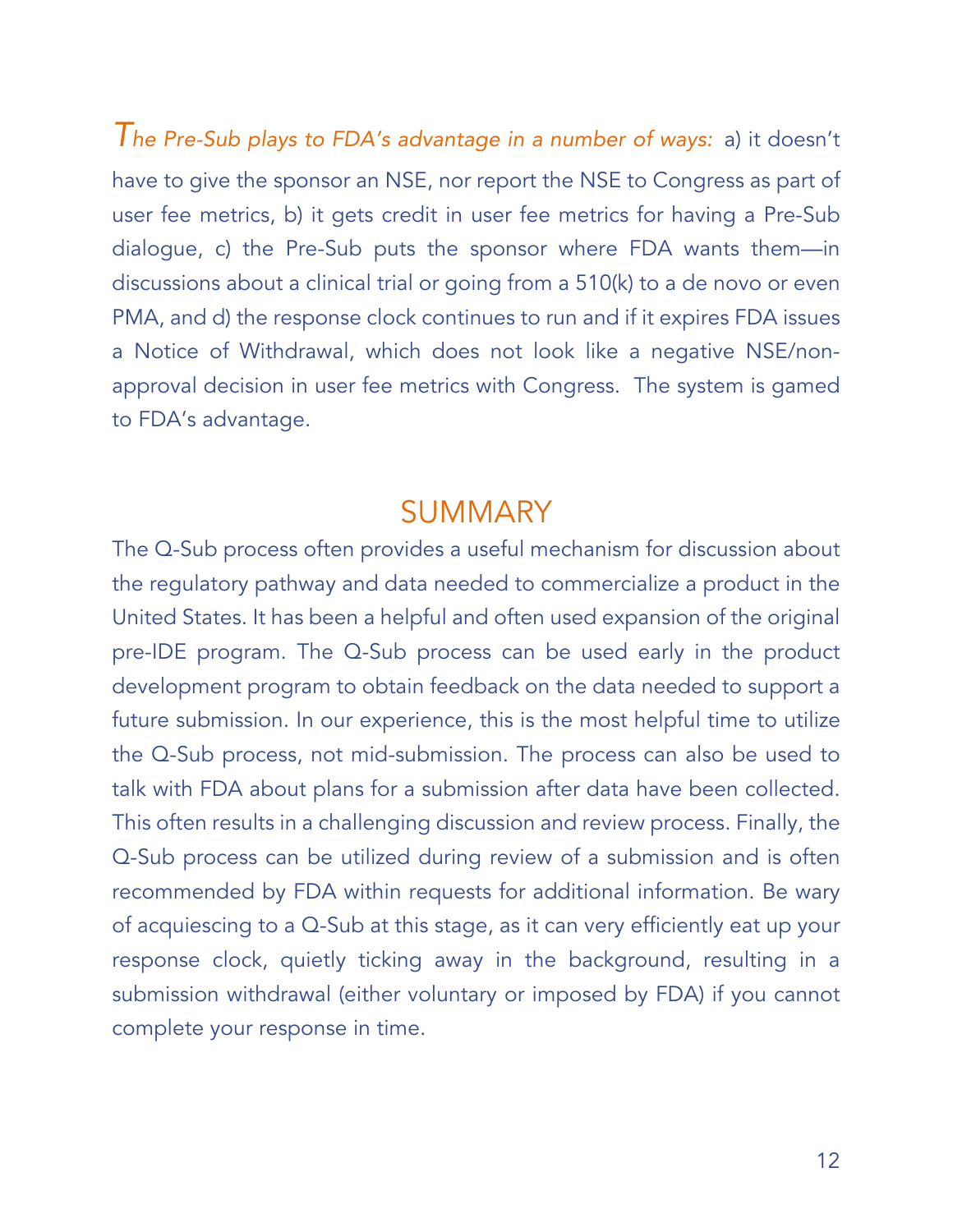In Part 2 of this Q-Sub series, we will explore the technical aspects and strategies for Pre-Subs to make the process a bit less creepy and ooky, should you decide to enter the creaky gates of the (White Oak) mansion to meet with the Addams Family (aka FDA).

*While they may be creepy and kooky, mysterious and spooky, and all together ooky, they are our FDA family. And though their house is a museum, when people come to see 'em, they really are a scre-am, our FDA Family. Don't forget to snap your fingers…*